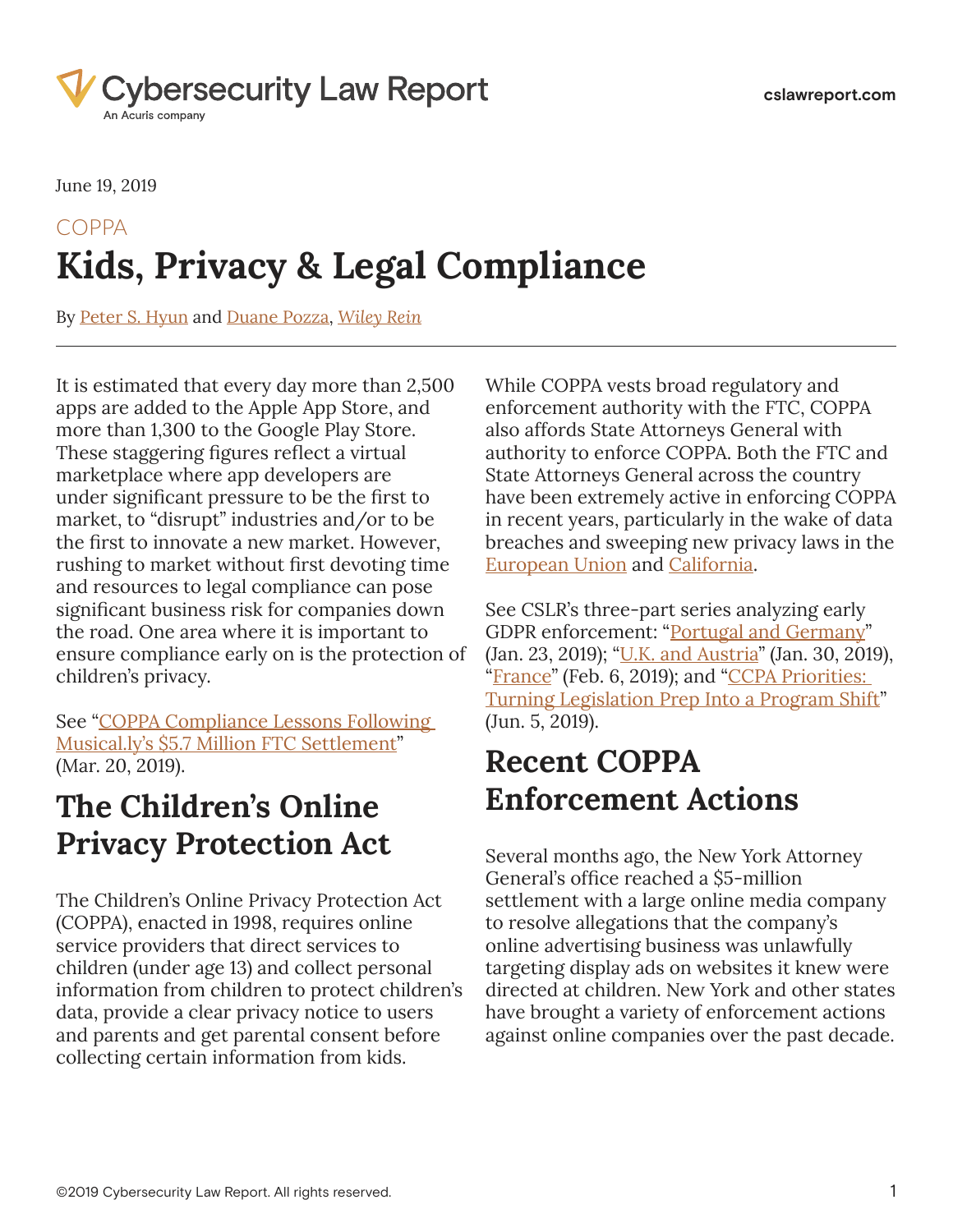

The FTC has also been active in COPPA enforcement. Earlier this month, three online dating apps were removed from Apple's App Store and the Google Play store after the FTC alleged those apps allowed children to access them in violation of COPPA. Not only did the FTC issue a [warning letter](https://cdn.wide-area.com/acuris/files/cybersecurity-law-report/industrymaterials/wildec_letter_redacted.pdf) to the apps, but it also issued a [consumer alert f](https://cdn.wide-area.com/acuris/files/cybersecurity-law-report/industrymaterials/Parental%20Advisory_%20Dating%20Apps%20_%20Consumer%20Information.pdf)or parents regarding the dating apps.

These stern consumer alerts followed a series of notable FTC COPPA settlements with website operators under various provisions in COPPA. In April, the FTC settled a [COPPA](https://cdn.wide-area.com/acuris/files/cybersecurity-law-report/legalmaterials/FTC%20Alleges%20Operators%20of%20Two%20Commercial%20Websites%20Failed%20to%20Protect%20Consumers%20Data%20_%20Federal%20Trade%20Commission.pdf)  [case](https://cdn.wide-area.com/acuris/files/cybersecurity-law-report/legalmaterials/FTC%20Alleges%20Operators%20of%20Two%20Commercial%20Websites%20Failed%20to%20Protect%20Consumers%20Data%20_%20Federal%20Trade%20Commission.pdf) against a dress-up games website that included allegations under the data security provision of COPPA. That provision requires operators to take reasonable steps to safeguard consumer data. The vulnerabilities on the website allowed hackers to breach the platform, putting millions of consumers' data at risk.

The FTC also [resolved](https://cdn.wide-area.com/acuris/files/cybersecurity-law-report/legalmaterials/Video%20Social%20Networking%20App%20Musical_ly%20Agrees%20to%20Settle%20FTC%20Allegations%20That%20it%20Violated%20Childrens%20Privacy%20Law%20_%20Federal%20Trade%20Commission.pdf) another COPPA investigation – the largest ever – with a prominent video social networking app with over 200 million users. The \$5.7-million settlement resolved allegations that the video app illegally collected personal information from children and failed to seek parental consent before collecting kids' private information.

The dress-up website settlement and video app settlement also involved coordination with the Consumer Protection section of the U.S. Department of Justice. In the video app settlement, for example, the Justice Department and the FTC jointly filed a federal court consent decree that bound the company to comply with COPPA going forward, and take down all videos made by children under the

age of 13. This type of coordination between the FTC and the Justice Department is not uncommon.

See also "Lessons From FTC 2018 Privacy [and Data Security Update: Financial Privacy,](https://www.cslawreport.com/2731471/lessons-from-ftc-2018-privacy-and-data-security-update-financial-privacy-coppa-and-international-enforcement.thtml)  [COPPA and International Enforcement](https://www.cslawreport.com/2731471/lessons-from-ftc-2018-privacy-and-data-security-update-financial-privacy-coppa-and-international-enforcement.thtml)" (May 1, 2019).

## **COPPA Reforms and Policymakers**

Not only do government enforcers have COPPA squarely on their radar but policymakers do as well. In the Internet of Things era, and with the ubiquitous nature of online services and activity, much has been made about efforts to update the 20+ year old COPPA law to match technological advancements.

Recently, Senators Ed Markey (D-MA) and Josh Hawley (R-MO) have pressed for changes to COPPA to extend even greater data privacy protections to children. The bipartisan duo recently introduced a bill that would update COPPA to require that online companies create an erase button for parents to remove all of their child's data from a service.

These types of policy proposals follow a sweeping change that the FTC undertook at the end of 2012 with respect to how the Commission defined critical terms within COPPA. The FTC modified, for example, key definitions such as what comprised "personal information" and "website or online service directed to children," and also revised notice requirements and consent mechanisms under the statute. The updates were made because of calls to stay current "amidst whirlwind [technological change](https://cdn.wide-area.com/acuris/files/cybersecurity-law-report/legalmaterials/121003caru.pdf)."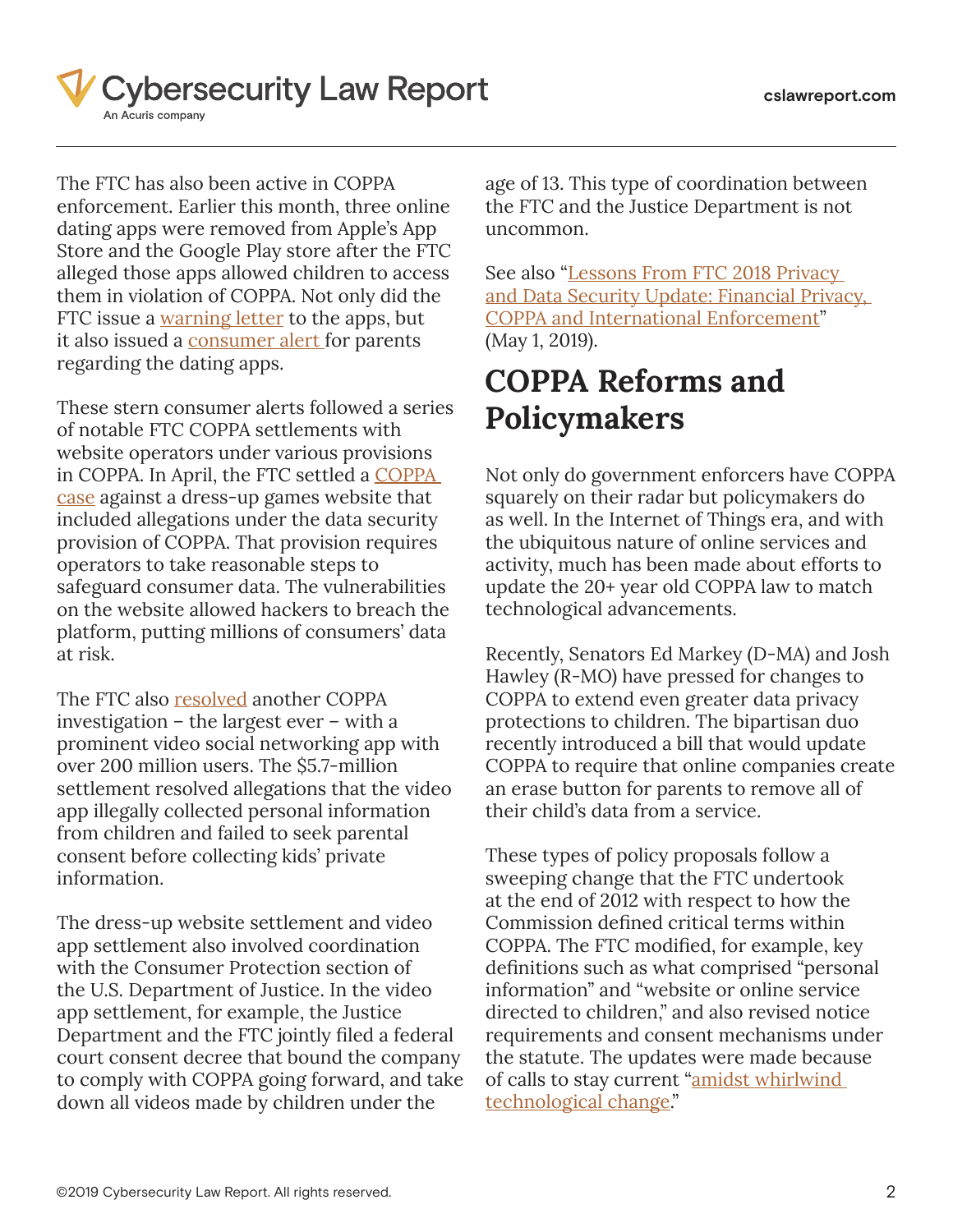

Additionally, just weeks ago, the Chinese government, through its top internet regulator (the Cyberspace Administration of China), released draft COPPA-like regulations applicable to online providers. The draft regulation would cover the collection of personal information relating to children under age 14. The draft shares many similarities with COPPA – including parental consent provisions and consumer disclosure provisions – but it also incorporates additional security requirements such as data breach notification requirements and encryption requirements. Undoubtedly, stakeholders will be carefully attentive to the final implementation of the regulation in China.

## **How Can You Achieve COPPA Compliance?**

With COPPA compliance being a hot issue for regulators, enforcers and policymakers, it is incumbent on all online companies – including app developers – to incorporate an appropriate COPPA/privacy compliance strategy into its business plan early on.

Indeed, before a product or service is launched, it is essential to have at least a baseline understanding of how to deal with future government risk and/or investigations in this area. Assessing that risk, however, can be difficult, given the complex policy and regulatory environment that many tech companies operate under, and given the nuances that each product or service possesses on its own.

Taking a proactive approach early on to issue-spot legal risk and COPPA compliance before deploying a new product or service can help minimize potential violations and

the cascade of troubles that can follow. Ensuring compliance at the beginning of the development process can also help preserve a compliance culture that can serve the company well long into its future.

The FTC has a helpful [six-step compliance](https://cdn.wide-area.com/acuris/files/cybersecurity-law-report/legalmaterials/Childrens%20Online%20Privacy%20Protection%20Rule_%20A%20Six-Step%20Compliance%20Plan%20for%20Your%20Business%20_%20Federal%20Trade%20Commission.pdf) plan for COPPA, and the following are additional considerations to think through when putting together a plan for COPPA compliance in the context of a broader assessment of privacy, cybersecurity and data governance risks.

See "Focus on Children's Privacy by FTC and [Plaintiffs Calls for Prioritizing COPPA](https://www.cslawreport.com/article/523)" (Sep. 13, 2017).

### **Create a Risk-Management Plan**

As a general matter, every business must assess data-related risks and prioritize them to determine how it will manage risk events as they arise. When thinking through a COPPA risk-management plan, consider that it encompasses sensitive private data of children and, thus, risk in this area goes beyond legal risk to include, among other things, reputational risk and political risk. Therefore, developing a plan to identify areas in which children's data may be gathered and COPPA obligations may be triggered, assess compliance obligations, and manage risks related to such data is of utmost importance.

### **Conduct an Internal Review of Your Product**

Not only should the business have a clear view of the legal COPPA requirements (through help with outside counsel or otherwise), but early on, when a company is designing its product or service, the company should evaluate whether and how it may be used by children under the